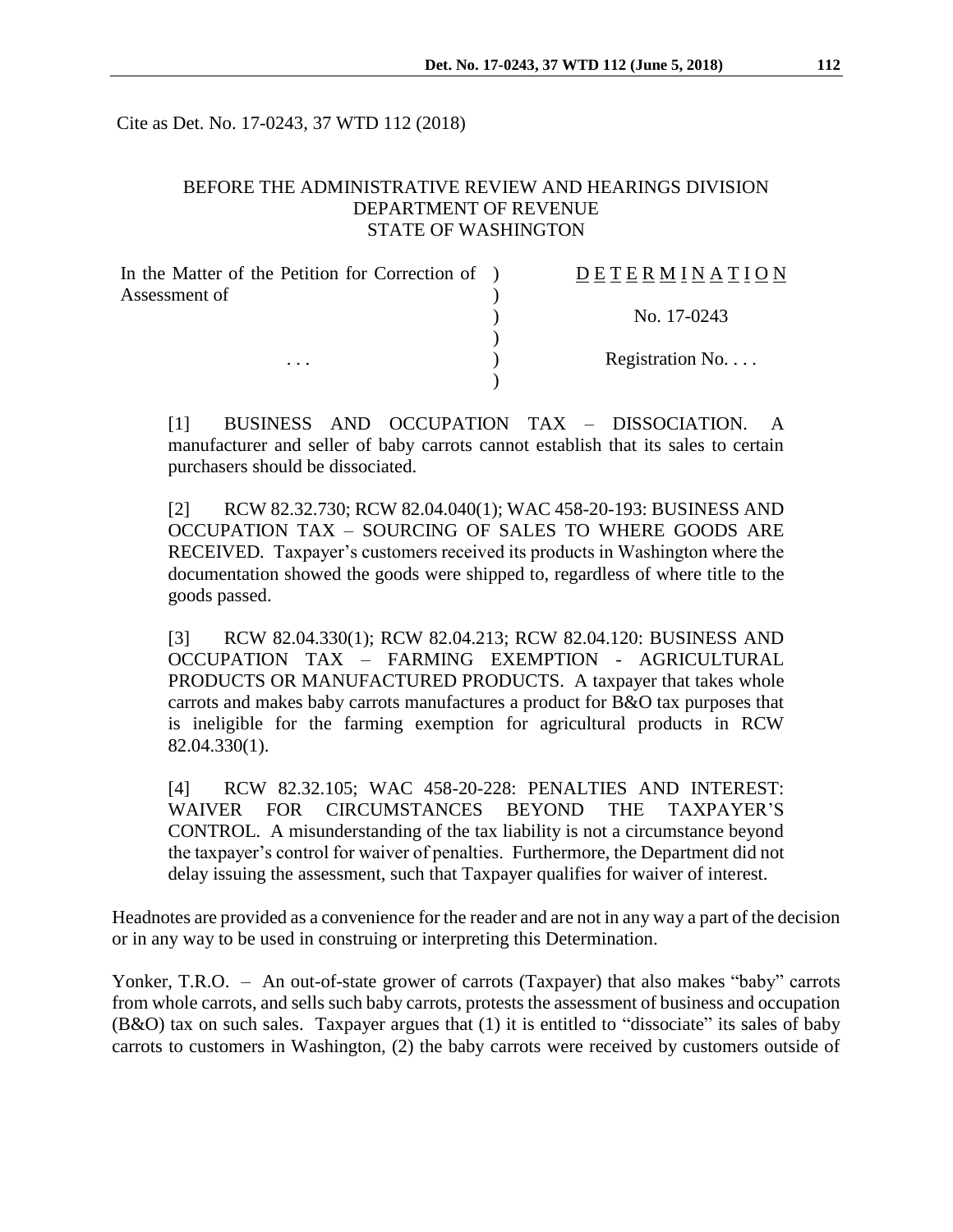Washington, and (3) Taxpayer's sales of baby carrots are exempt from B&O tax because Taxpayer is a farmer. We deny Taxpayer's petition  $\dots$ .

### ISSUES

- 1. [M]ay Taxpayer "dissociate" certain sales of products that were sold to customers located in Washington, where Taxpayer concedes that it had physical nexus with Washington?
- 2. Under WAC 458-20-193, is Taxpayer subject to B&O tax in Washington on gross proceeds of sales for products sold to customers located in Washington, where third-party for-hire carriers picked up the products from Taxpayer outside of Washington and delivered those products to customers in Washington?
- 3. May Taxpayer claim the exemption from Washington's B&O tax available for farmers under RCW 82.04.330(1), on wholesale sales of baby carrots to customers located in Washington?
- 4. Under RCW 82.32.105 and WAC 458-20-228(9), has Taxpayer demonstrated any circumstances beyond its control entitling it to a waiver of penalties?
- 5. Under RCW 82.32.105 and WAC 458-20-228(10), has Taxpayer demonstrated any circumstance entitling it to a waiver or cancelation of interest?

# FINDINGS OF FACT

. . . (Taxpayer) is a grower of fruit and vegetable crops for eventual human consumption, based [out-of-state]. Taxpayer harvests the fruits and vegetables it grows, and either sells them in their original form, or in some derivative form, to retailer customers such as grocery store chains.

Taxpayer's primary crop is carrots. Taxpayer represented that of its revenue from carrot sales, 30 percent is from the sale of "whole carrots," which are essentially carrots harvested from the ground, washed, and packaged as is. Taxpayer represented that its standard wholesale price for whole carrots is \$ . . . per pound.

Another 60 percent of carrot revenue is from the sale of "baby whole carrots," or, more simply, "baby carrots." Baby carrots are the small, approximately two-inch carrots with rounded ends that are widely available in grocery stores. Relevant to this case is a brief history of the development of baby carrots. In 1986, a carrot farmer [out-of-state] began cutting baby carrots from misshapen carrots that could not be sold in whole form.<sup>2</sup> The year after the introduction of the baby carrot, carrot consumption jumped nearly thirty percent.<sup>3</sup> Between 1985 and 1997, per capita consumption of carrots more than doubled from 6.5 pounds to 14.1 pounds.<sup>4</sup> According to a 2007

 $\overline{a}$ 

<sup>&</sup>lt;sup>1</sup> Identifying details regarding the taxpayer and the assessment have been redacted pursuant to RCW 82.32.410.

<sup>&</sup>lt;sup>2</sup> "Baby Carrots are not Baby Carrots," by Roberto A. Ferdman, The Washington Post, Jan. 13, 2016, found at www.washingtonpost.com/news/wonk/wp/2016/01/13/no-one-understands-baby-carrots/?utm\_term=.4f1ea982fdb3, last visited on September 12, 2017.

<sup>3</sup> *Id.*

<sup>&</sup>lt;sup>4</sup> *Id.* (citing statistics provided by the USDA).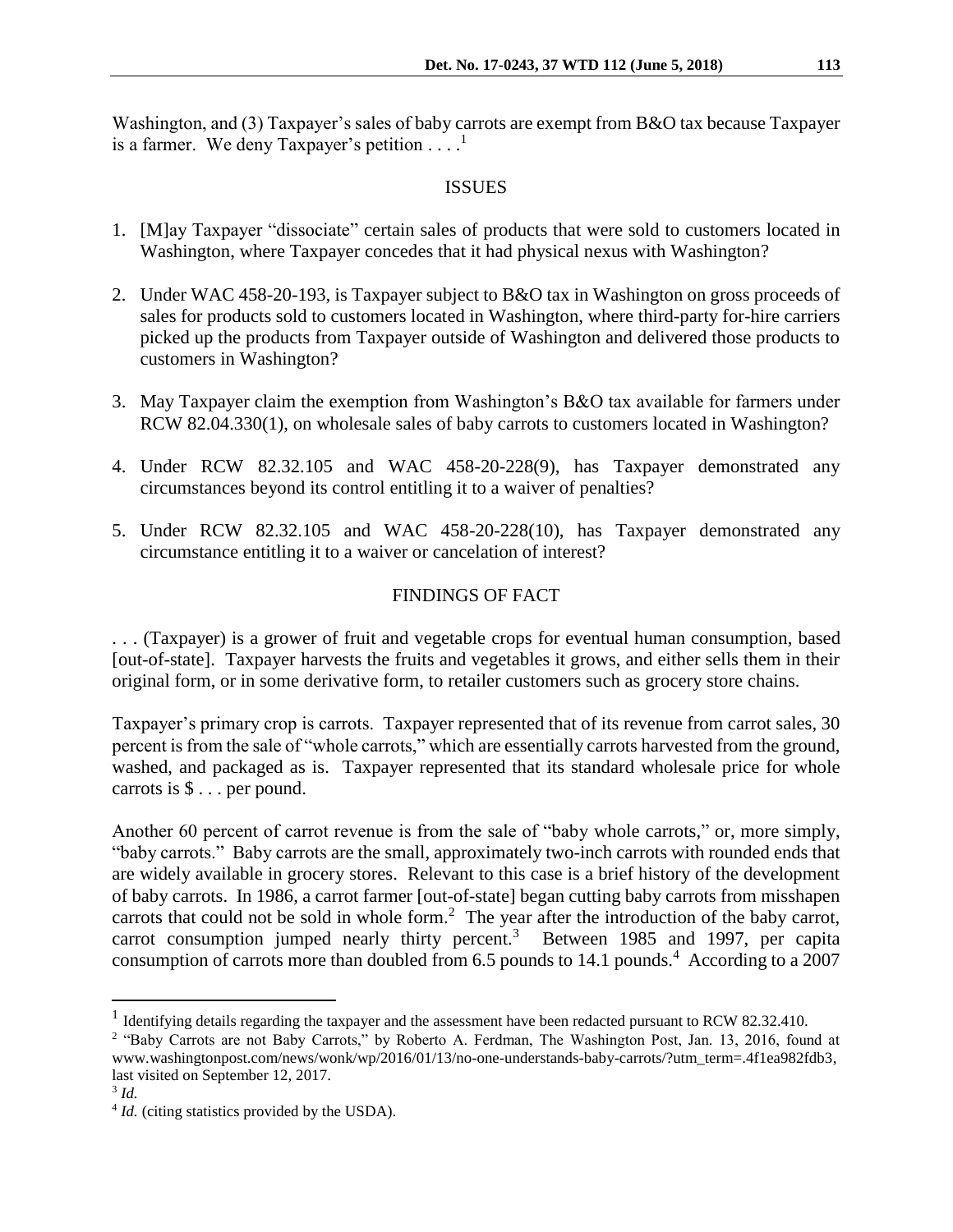report by the USDA, "[t]he development and rapid consumer acceptance of packaged fresh-cut carrot products [including baby carrots] during the 1990s has helped the carrot industry evolve from a supplier of low-value bulk products to a marketer of relatively upscale value added products."<sup>5</sup>

Taxpayer represented that the baby carrots that it sold went through the following general process steps at Taxpayer's location [out-of-state]:

- The whole carrots are plucked from the ground.
- The whole carrots are washed with water only.
- The whole carrots are cut into two-to-three inch pieces using an automated cutting mechanism.
- The cut pieces are peeled, smoothed, and polished using a separate automated smoothing mechanism, creating the familiar rounded look of the baby carrots.
- The baby carrots are then packaged in plastic bags.

Taxpayer represented that the baby carrots are not subjected to any other chemical treatments or washes besides the initial water wash given to the whole carrots upon harvesting. Likewise, Taxpayer represented that nothing else is done to the baby carrots to extend their "shelf life" beyond that of the traditional whole carrot. Taxpayer represented that its standard wholesale price for baby carrots is \$ . . . pound. The final ten percent of carrot revenue is from other carrot products, such as carrot juice, "snack carrots," and frozen cut carrots.<sup>6</sup>

Taxpayer produced a sample of five bills of lading for sales of products that all indicated the following:

- The "ship to" location was in Washington.
- The products were all "loaded" [out-of-state].
- The "shippers" or "carriers" that transported the products were unrelated, third-party entities hired by the purchasing retailer customers of the products.<sup>7</sup>

Taxpayer represented that title to the products passed at the time the third-party shipper or carrier picked up the products at Taxpayer's [out-of-state] location, and that the sales were all made "FOB [out-of-state]," meaning that Taxpayer no longer had liability for the products. However, the bills of lading only had an "FOB" term, without any other location designation.<sup>8</sup>

 $\overline{a}$ 

<sup>&</sup>lt;sup>5</sup> *Id.* (citing a USDA 2007 study that is no longer available online).

<sup>&</sup>lt;sup>6</sup> "Snack carrots" are different from baby carrots in that "snack carrots" are cut into the shape of disks with a "ridged" pattern. Further, Taxpayer represented that its standard wholesale price for its snack carrots is \$ . . . per pound.

<sup>&</sup>lt;sup>7</sup> During the review, we initially understood from Taxpayer that some purchasers of products provided their own shipping of the purchased products. However, Taxpayer later clarified that "[i]t is not with trucks the company owns, but with transportation companies that they contract/hire to pick up their goods." Therefore, the record only contains examples of sales in which the "shipper" or "carrier" were third-party entities. There is no evidence in the record that these entities were affiliated with the purchasing retailer customers in any way.

<sup>&</sup>lt;sup>8</sup> The back of the bill of lading form contains language that says "[i]t is acknowledged and agreed that if the term of sale is 'FOB Shipping Point' . . . ." However, the term of sale on the front of each bill of lading does not state "FOB Shipping Point," but merely, "FOB." Thus, it is unclear the intention of the "FOB" designation.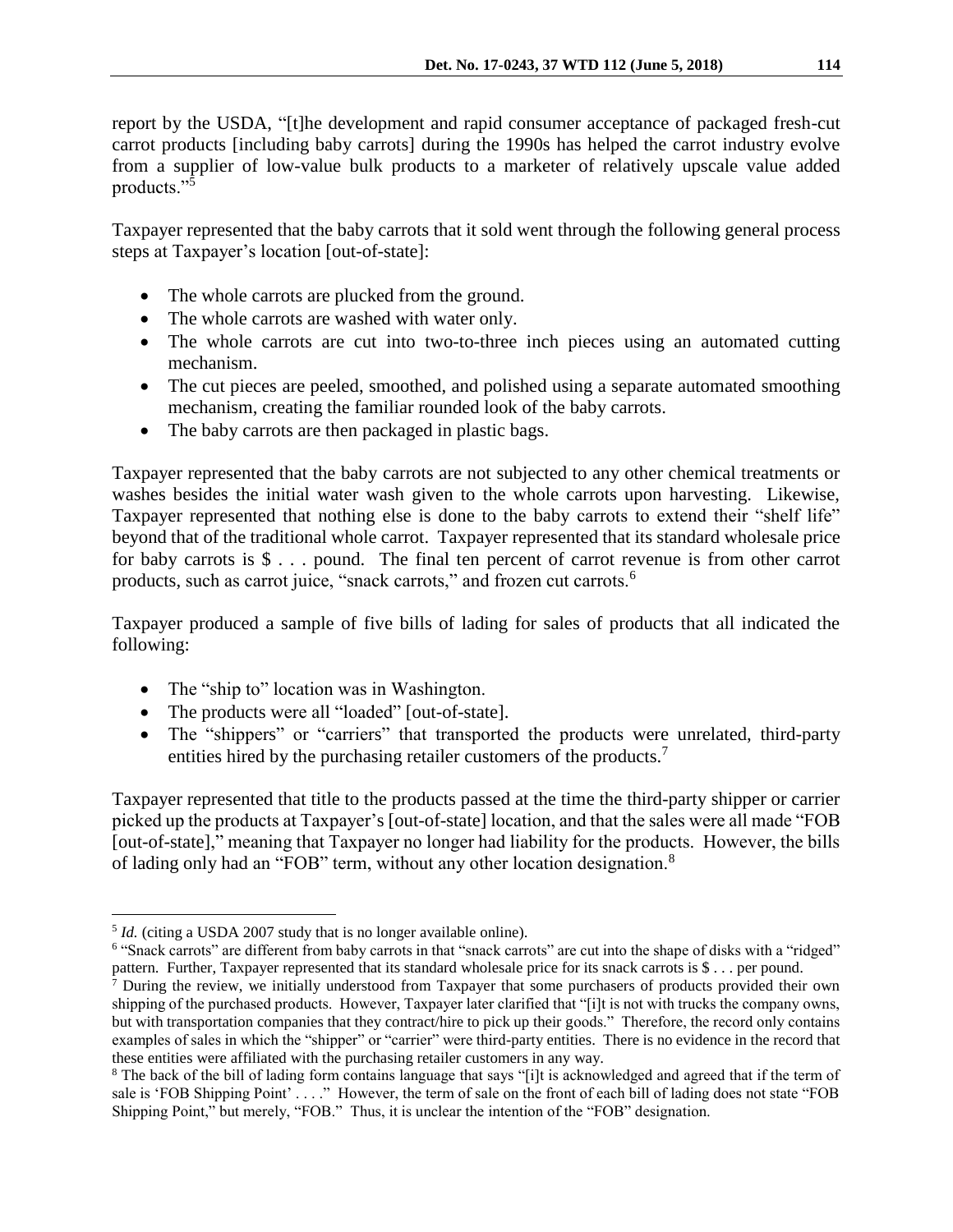During the relevant time period, Taxpayer had representatives that came to Washington to promote sales and business relationships with various retailer customers. Included in the record is an annual list created by Taxpayer of different retailer customers with locations in Washington to which Taxpayer sold products during the relevant time period. That list indicated that Taxpayer's representatives made visits to eight retailer customers in Washington in 2009 and 2010, and to seven in Washington in 2011 and 2012. Taxpayer represented that its representatives did not contact the other retailer customers at their Washington locations, but instead, such communications were handled through those retailer customers' out-of-state locations.

In 2013, the Department's Compliance Division commenced an investigation to determine if Taxpayer had taxable business activity in Washington. According to Department records, the following relevant communications between the Compliance Division and Taxpayer occurred during that investigation:

- On March 1, 2013, the Compliance Division sent a business questionnaire to Taxpayer with a deadline of April 1, 2013, to complete and return to the Department.
- On April 9, 2013, after not receiving the completed business questionnaire, the Compliance Division sent a second questionnaire with a new deadline of May 1, 2013, to complete and return to the Department.
- On May 6, 2013, the Compliance Division was notified that Taxpayer had engaged a representative to represent Taxpayer during the investigation.
- On June 24, 2013, the Compliance Division met with Taxpayer's representative to discuss the investigation. Taxpayer's representative represented that she would provide more information from Taxpayer in the near future.
- On July 30, 2013, the Compliance Division emailed Taxpayer's representative instructing her to produce "figures for [Taxpayer's] sales into Washington" by August 29, 2013.
- On November 3, 2015, the Compliance Division contacted Taxpayer's representative to confirm that she was still the representative. The Compliance Division also stated there was still incomplete information regarding Taxpayer's business activity. Taxpayer's representative stated she would need to review her notes and contact Taxpayer.
- On March 15, 2016, Taxpayer's representative emailed additional information to the Compliance Division, and stated "[w]e deeply apologize for how long it has taken us to respond to your data request."
- On April 21, 2016, Taxpayer's representative requested a meeting to discuss the investigation.
- On April 28, 2016, the Compliance Division held a meeting with Taxpayer's representative. At that meeting, the Compliance Division again requested additional information regarding Taxpayer's business activity.
- On November 30, 2016, the Compliance Division received complete information from Taxpayer to finish the investigation regarding taxability of Taxpayer's business activity in Washington between January 1, 2009, and December 31, 2012 (review period).

On December 9, 2016, as a result of the Compliance Division's investigation, the Department issued a tax assessment for \$..., which included \$... in unreported [wholesaling] B&O tax,  $9$  \$

 $\overline{a}$  $9 \ldots$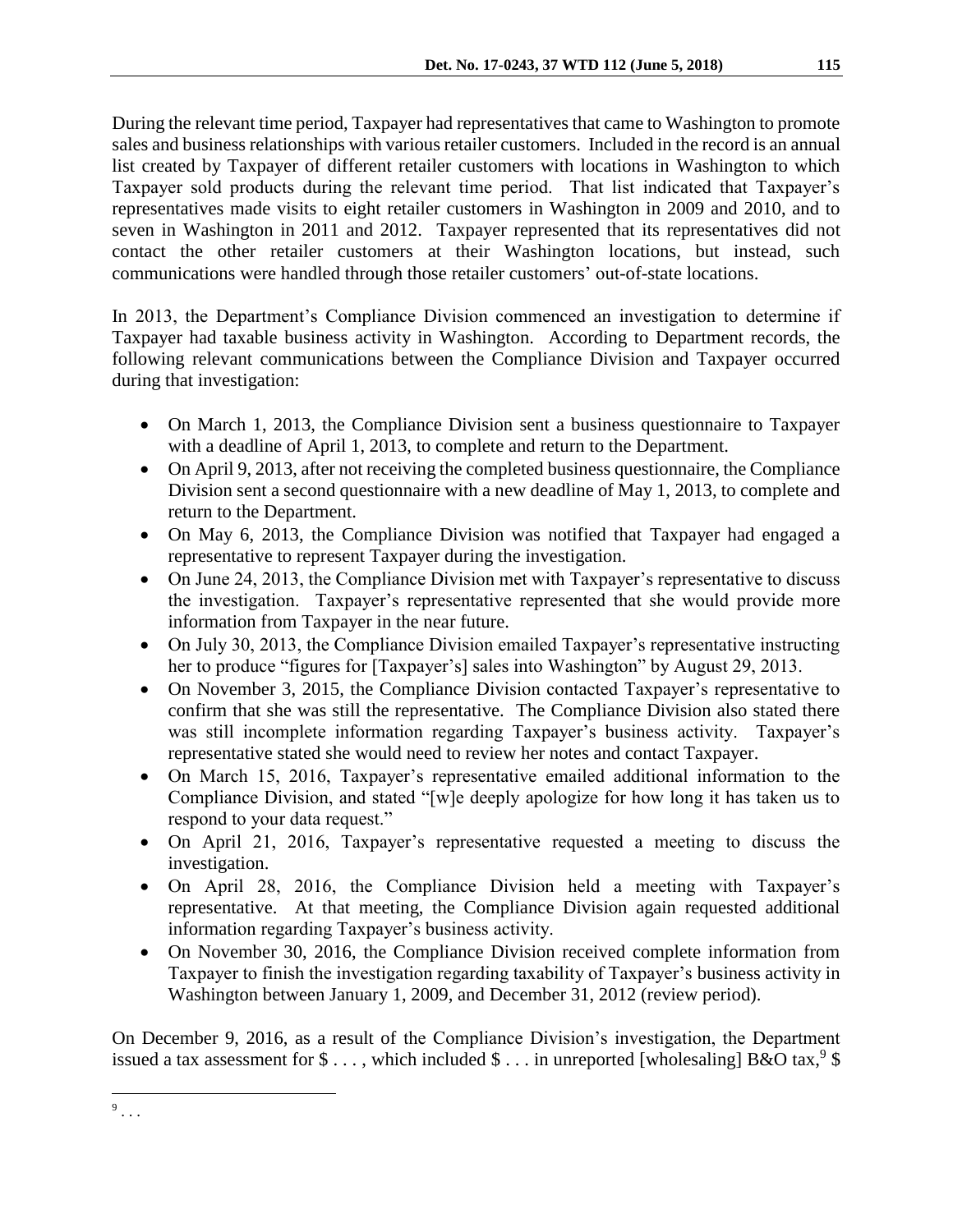... in litter tax, a delinquent penalty of  $\$\ldots$ , a  $\$\ldots$  five-percent assessment penalty, a  $\$\ldots$ unregistered business penalty, and \$ . . . in interest. Taxpayer subsequently sought review of the full amount of the tax assessment.

#### ANALYSIS

Washington imposes a B&O tax on "every person that has a substantial nexus" with Washington "for the act or privilege of engaging in business" in this state. RCW 82.04.220(1). "[T]he legislative purpose behind the B&O tax scheme is to tax virtually all business activity in the state." *Impecoven v. Dep't of Revenue*, 120 Wn.2d 357, 363, 841 P.2d 752 (1992); *see also Time Oil Co. v. State*, 79 Wn.2d 143, 146, 483 P.2d 628 (1971). Thus, in general, all business activity is subject to B&O tax unless some specific exemption applies. The applicable B&O tax rate is determined by a taxpayer's specific business activity. *See generally* chapter 82.04 RCW. Here, Taxpayer does not dispute that, to the extent its sales of baby carrots are taxable in Washington, such sales are properly classified under the wholesaling B&O tax classification pursuant to RCW 82.04.270.

WAC 458-20-193 (Rule 193) explains the B&O tax liability associated with interstate sales of tangible personal property received in Washington. Rule 193(1) [describes when the tax applies]: "In general, Washington imposes its B&O and retail sales taxes on the sales of tangible personal property if the seller has nexus in Washington and the sale occurs in Washington." Specific to wholesale sales, Rule 193(103)(b) states that "[a] person that makes wholesale sales of tangible personal property and has nexus with Washington . . . is subject to B&O tax on that person's wholesale sales **sourced** to Washington." (Emphasis added.) Thus, Rule 193 makes clear that for a particular seller of goods to be liable for B&O tax, (1) the seller must have nexus in Washington, and (2) the sale must occur in, or be "sourced" to, Washington. We first address these two requirements for taxation.

#### 1. Substantial Nexus

Taxpayer states on review that it "freely concedes that it has established nexus with the State of Washington through its contacts, however infrequent, with the State." Generally, substantial nexus for one sale is substantial nexus for all sales. Det. No. 15-0151, 35 WTD 182 (2016) (*citing* Det. No. 04-0208, 24 WTD 217 (2004)); Det. No. 94-209, 15 WTD 96 (1994).

However, Taxpayer also states that "it has not established nexus with many of its purchasers located in Washington." In other words, Taxpayer asserts that it is entitled to "dissociate" some of its sales into Washington so that it is not subject to B&O tax on such sales. . . . The burden of proving dissociation essentially requires the "absence of any connection" between the state and the sales the taxpayer seeks to exclude from the state's tax. *Avnet, Inc. v. Dep't of Revenue*, 187 Wn.2d 44, 60, 384 P.3d 571 (2016). [That burden likely cannot be met with respect to a tax imposed on a transaction consummated in the taxing state. *See Oklahoma Tax Comm'n v. Jefferson Lines, Inc.*, 514 U.S. 175, 184 (1995) ("It has long been settled that a sale of tangible goods has a sufficient nexus to the State in which the sale is consummated to be treated as a local transaction taxable by the State).]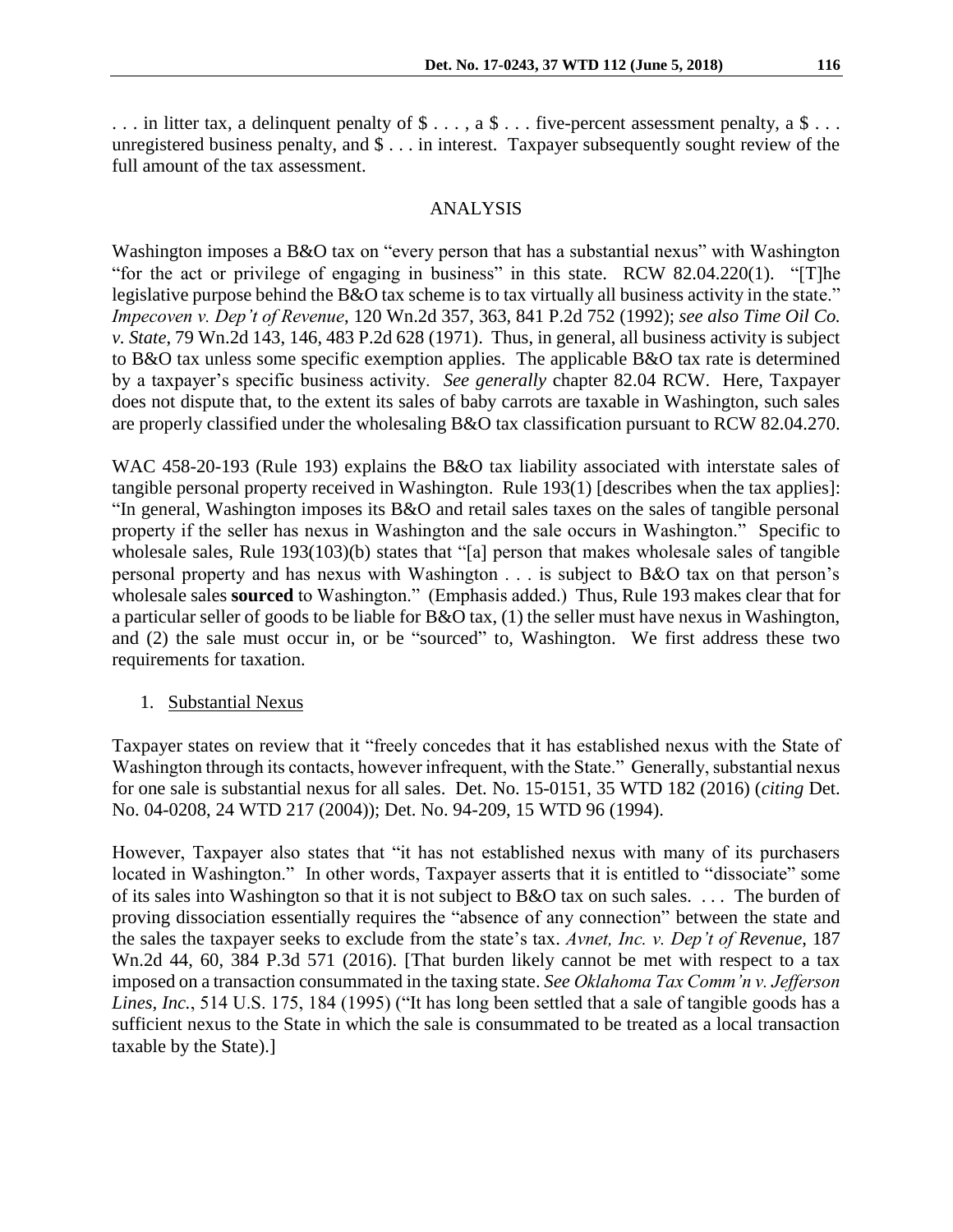Here, Taxpayer has offered no specific evidence in support of dissociation. . . . Therefore, we hold that Taxpayer is not entitled to "dissociate" any of its sales into Washington . . . .

2. Sales "Sourced" to Washington

Washington defines "sale" as "any transfer of the ownership of, title to, or **possession of property** for a valuable consideration . . . ." RCW 82.04.040(1) (emphasis added). WAC 458-20-103 (Rule 103) defines the place of sale as follows:

For the purpose of determining tax liability of persons selling tangible personal property, a sale takes place in this state when the goods sold are delivered to the buyer in this state, irrespective of whether title to the goods passes to the buyer at a point within or without this state.

Rule 193(103)(b) further makes clear that a taxpayer with substantial nexus in Washington is subject to B&O tax on wholesale sales "sourced" to Washington. Rule 193(201) provides guidance on how sourcing occurs, stating that "RCW 82.32.730 explains how to determine where a sale of tangible personal property occurs based on 'sourcing rules' established under the streamlined sales and use tax agreement." RCW 82.32.730(1), in turn, provides for two general rules for "sourcing" sales. First, according to RCW 82.32.730(1)(a), when tangible personal property "is **received** by the purchaser at a business location of the seller, the sale is sourced to that business location." (Emphasis added). *See also* Rule 193(203)(a). Second, when tangible personal property "is not **received** by the purchaser at a business location of the seller, the sale is sourced to the location where receipt by the purchaser . . . occurs." (Emphasis added). *See also*  Rule 193(203)(b).

RCW 82.32.730(9)(f) defines "receive" or "receipt" as "taking possession of tangible personal property." Rule 193(202)(a) defines those terms further as meaning "the purchaser first either taking physical possession of, or having dominion and control over, tangible personal property." RCW 82.32.730(9)(f) specifically states that receipt *does not* include "possession by a shipping company on behalf of the purchaser." *See also* Rule 193(202)(b)(i); Det. No. 15-0281, 36 WTD 28 (2017). According to Rule 193(202)(b)(ii), a shipping company is defined as a "separate legal entity that ships, transports, or delivers tangible personal property on behalf of another, such as a common carrier, contract carrier, or private carrier either affiliated or unaffiliated with the seller or purchaser."

Rule 193(203)(a) contains two relevant examples, as follows:

**Example 3.** An out-of-state purchaser sends its own trucks to Washington to receive goods at a Washington-based seller and to immediately transport the goods to the purchaser's outof-state location. The sale occurs in Washington because the purchaser receives the goods in Washington. The sale is subject to B&O and retail sales tax.

**Example 4.** The same purchaser in Example 3 uses a wholly owned affiliated shipping company (a legal entity separate from the purchaser) to pick up the goods in Washington to deliver them to the purchaser's out-of-state location. Because "receive" and "receipt"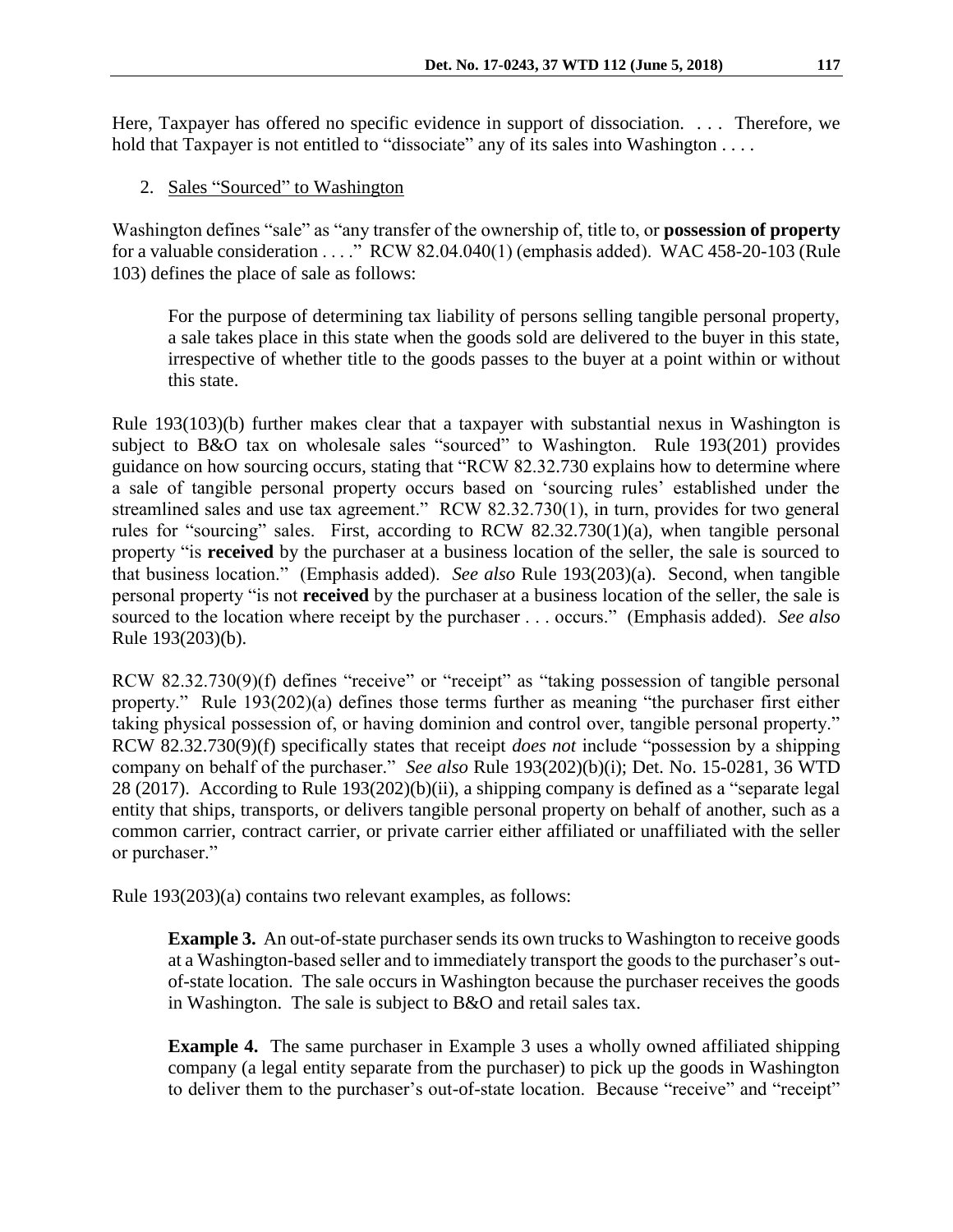do not include possession by the shipping company, the purchaser receives the goods when the goods arrive at the purchaser's out-of-state location and not when the shipping company takes possession of the goods in Washington. The sale is not subject to B&O and retail sales tax.

Here, the bills of lading in the record indicate that the "carrier" or "shipper" in each case was a "separate legal entity that ships, transports, or delivers" products on behalf of a purchaser. Therefore, we conclude that the "carrier" or "shipper" in each bill of lading was a "shipping company," and, as such, they could not have "received" the products at Taxpayer's [out-of-state] location. Instead, the products were received at the purchasers' locations in Washington as indicated by the "ship to" location on the bills of lading. This is consistent with Example 4 in Rule 193(203)(a), in which an affiliated shipping company picked up goods at the seller's location in Washington and delivered them out of state, and instead of "receipt" occurring in Washington where the shipping company picked up the goods, "receipt" occurred out of state, where delivery to the purchaser occurred.

Taxpayer advanced two arguments in support of its argument that receipt of the products occurred outside of Washington; however, both arguments must fail. First, while Taxpayer argues that title passed from Taxpayer to the purchaser at the time the "carrier" or "shipper" picked up the products at Taxpayer's [out-of-state] location, this fact, if true, is irrelevant to where the products are "received" for taxation purposes. *See* Rule 103; Det. No. 14-0383, 34 WTD 265 (2015) ("However, where legal title to goods passes is not determinative of whether delivery has occurred in Washington under Rule 193.")[; *see also* Rule 193(203)(b)(iii) ("Commercial law delivery terms, and the Uniform Commercial Code's provisions defining sale or where risk of loss passes, do not determine where the place of receipt occurs.")].

Similarly, while Taxpayer emphasizes the general terms included in the bills of lading regarding the rights of acceptance that are bestowed upon the "carrier" or "shipper," these terms are irrelevant here since any "right to inspection" that the "carrier" or "shipper" may have had is only a consideration under the former version of Rule 193 . . . . Accordingly, we decline to embark on an analysis of any "right to inspection" that may or may not have been granted through the bills of lading, and conclude that the products at issue, based on the record before us, and consistent with Rule 103 and Rule 193, were received at the "ship to" locations in Washington.

## 3. Farming Exemption from B&O Tax

Having concluded that Taxpayer has substantial nexus and that the sales at issue occurred in Washington, Taxpayer is generally subject to B&O tax on its gross proceeds of sales, unless some specific exemption applies. Taxpayer argues that some of its business activity is exempt from B&O tax under RCW 82.04.330(1), which states the following:

[The B&O tax] does not apply to any farmer in respect to the sale of any agricultural product at wholesale or to any farmer who grows, raises, or produces agricultural products owned by others, such as custom feed operations. This exemption does not apply to any person selling such products at retail or to any person selling manufactured substances or articles.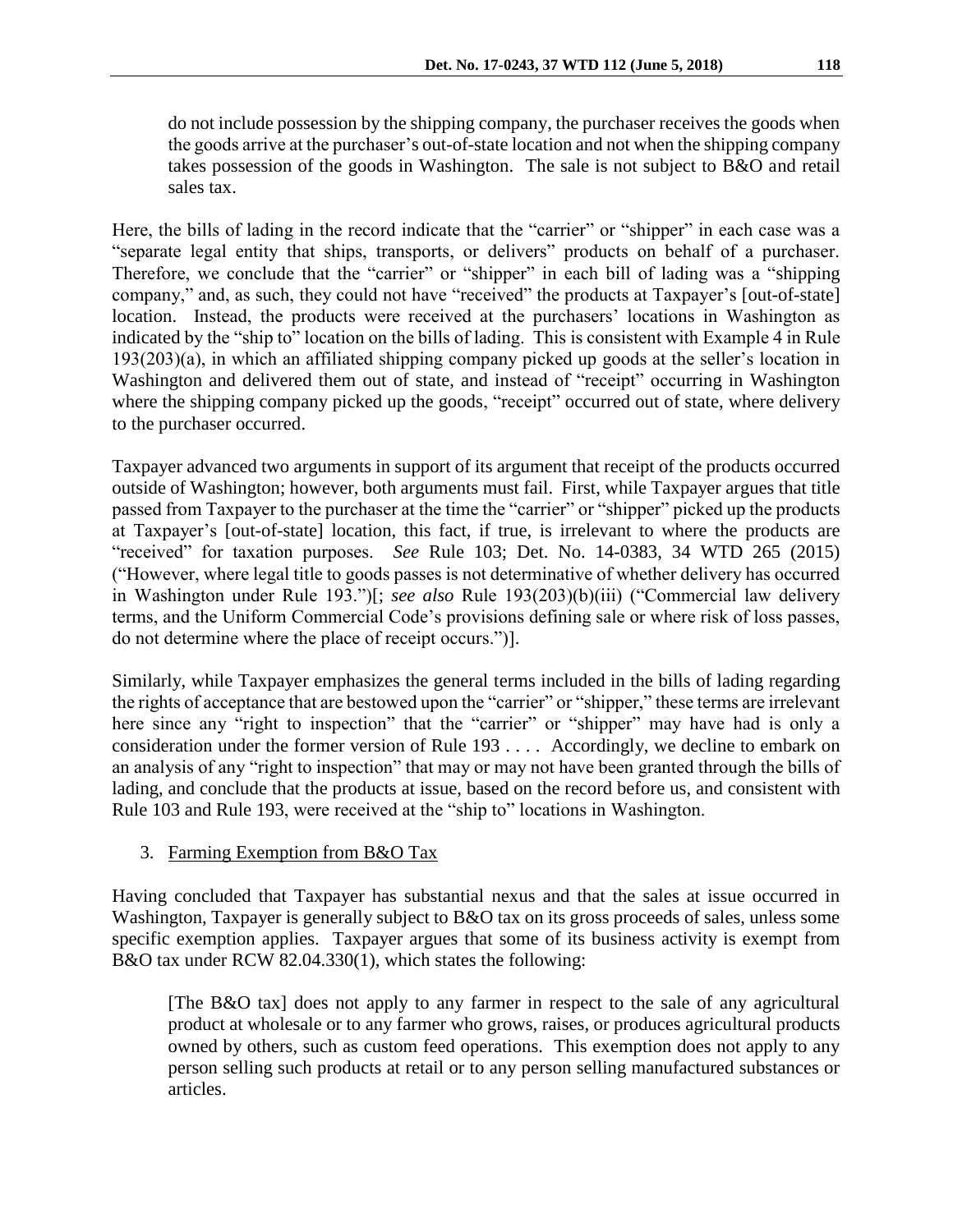We note that tax exemption statutes must be strictly construed in favor of the application of the tax. *Yakima Fruit Growers Ass'n v. Henneford*, 187 Wn. 252, 60 P.2d 62 (1936). "[T]he burden of showing qualification for the tax benefit afforded likewise rests with the taxpayer." *Group Health Co-op. v. Tax Comm'n,* 72 Wn.2d 422, 429, 433 P.2d 201 (1967). Thus, under the first sentence of RCW 82.04.330(1), Taxpayer has the burden of proving the following elements: (1) that it is a farmer, and (2) that the products at issue were "agricultural products" sold at wholesale or to farmers. Additionally, [under] the second sentence of RCW 82.04.330(1), . . . the exemption [does not] apply [to sales of] "manufactured substances or articles."

Regarding the first element, RCW 82.04.213(2)(a) defines "farmer" as "any person engaged in the business of growing, raising, or producing . . . any agricultural product to be sold." The parties do not dispute that, under this definition, Taxpayer qualifies as a farmer due to its activity of growing whole carrots and selling the same.

Regarding the second element, RCW 82.04.213(1) defines "agricultural product" as follows: "any product of plant cultivation or animal husbandry including, but not limited to: A product of horticulture, grain cultivation, vermiculture, viticulture, or aquaculture . . . or any animal . . . or the substances obtained from such an animal . . . ." The whole carrots that Taxpayer grew and sold clearly qualify as an "agricultural product" because they are products of plant cultivation. However, we conclude the same cannot be said of the derivative baby carrots.

We have previously held that the scope of "agricultural products" is limited to the products that are the naturally resulting product of the various activities listed in RCW 82.04.213(1). In Determination No. 99-198R, 19 WTD 468 (2000), we examined the case of a farmer that cultivated chicken eggs, but removed the eggs from their shells prior to selling the resulting "liquid eggs." In that case we reasoned as follows:

The agricultural exemption is not available because the product sold by this farmer is no longer an agricultural product. Before its sale, the taxpayer has converted it to something else. It has subjected an agricultural product, whole chicken eggs, to a manufacturing activity to create something which is not, strictly speaking, an agricultural product, namely, *liquid* eggs. . . . By virtue of this process, the eggs are no longer "the substances obtained from such an animal." The substance obtained from the animal is an egg in a shell. The substance at issue and sold by the taxpayer is a *manufactured* egg. It has been subjected to a process which has caused it to lose its identity, for tax purposes, as an agricultural product. Thus, it is ineligible for the B&O exemption found at RCW 82.04.330.

(Emphasis in original). Just as the "substance obtained from the animal" in 19 WTD 468 was the egg in a shell, and not the derivative liquid eggs, we hold that the "product of plant cultivation" at issue here was the whole carrot, and not the derivative baby carrots. It follows that the baby carrots do not qualify as an "agricultural product," because, as we held the liquid eggs to be "manufactured" eggs, the baby carrots here are "manufactured" carrots, and Taxpayer may not claim the B&O tax exemption for its sales of baby carrots.

Moreover, to the extent that a product is "manufactured," it cannot simultaneously be an "agriculture product." This is evident from the second sentence of RCW 82.04.330(1), which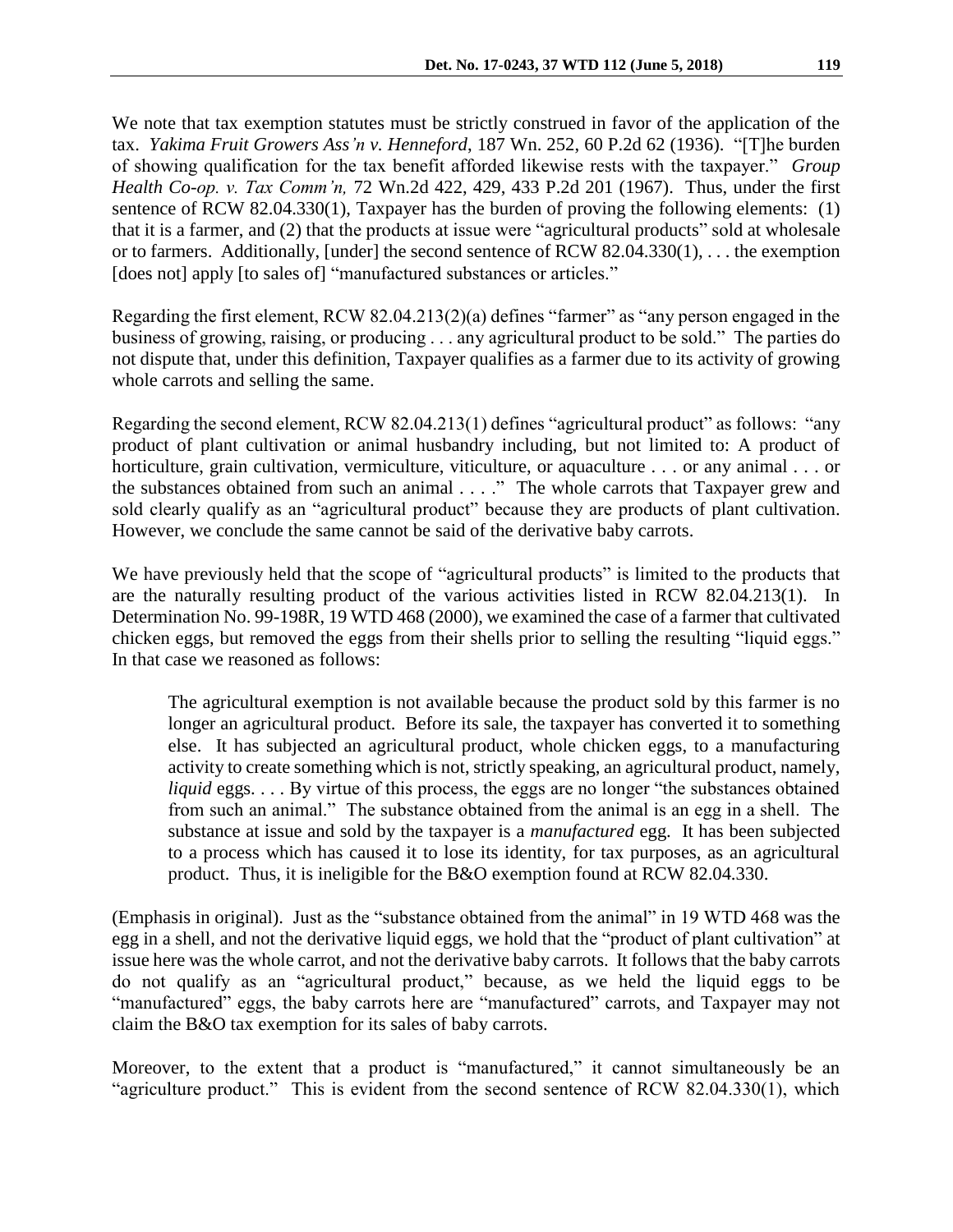expressly states that "[t]his exemption does not apply to any person selling . . . manufactured substances or articles." Indeed, as we made clear in 19 WTD 468, discussed above, the "liquid eggs" there were *manufactured* eggs, and, therefore, not eligible for the exemption. We likewise conclude here that the baby carrots were *manufactured* carrots.

RCW 82.04.120(1) provides the following guidance on what constitutes manufacturing:

"To manufacture" embraces all activities of a commercial or industrial nature wherein labor or skill is applied, by hand or machinery, to materials so that as a result thereof a new, different or useful substance or article of tangible personal property is produced for sale or commercial or industrial use . . . .

RCW 82.04.120(2) goes on to identify specific activities that are not manufacturing, as follows:

"To manufacture" does not include:

. . .

(c) The growing, harvesting, or producing of agricultural products;

(d) Packing of agricultural products, including sorting, washing, rinsing, grading, waxing, treating with fungicide, packaging, chilling, or placing in controlled atmospheric storage.

Clearly, the Legislature has expressly declared that certain activities related to agricultural products are not manufacturing. While Taxpayer makes much of the exclusion of "producing of agricultural products" and "packing of agricultural products" from the definition of manufacturing, we disagree that these exclusions apply to the process undertaken by Taxpayer that results in the baby carrots. We conclude, however, that the "producing" and "packing" of agricultural products is still limited to "agricultural products," which we have already concluded the baby carrots are not. While Taxpayer argues that the inclusion of those activities broadens the exclusion from manufacturing to include the process through which a whole carrot becomes a baby carrot, we find no evidence that these terms were meant to automatically capture such a process.

Instead, we conclude that the baby carrots are the result of a manufacturing process, and, in turn, cannot be an agricultural product, based on the specific nature of the process. The Washington Supreme Court has provided guidance on more than one occasion for identifying "manufacturing" activities. In *Bornstein Sea Foods, Inc. v. State*, 60 Wn.2d 169, 175, 373 P.2d 483 (1962), the Court offered the following test for determining what constitutes manufacturing under RCW 82.04.120(1):

We think the test that should be applied to determine whether a new, different, and useful article has been produced is whether **a significant change has been accomplished** when the end product is compared with the article before it was subjected to the process. By the end product we mean the product as it appears at the time it is sold or released by the one performing the process.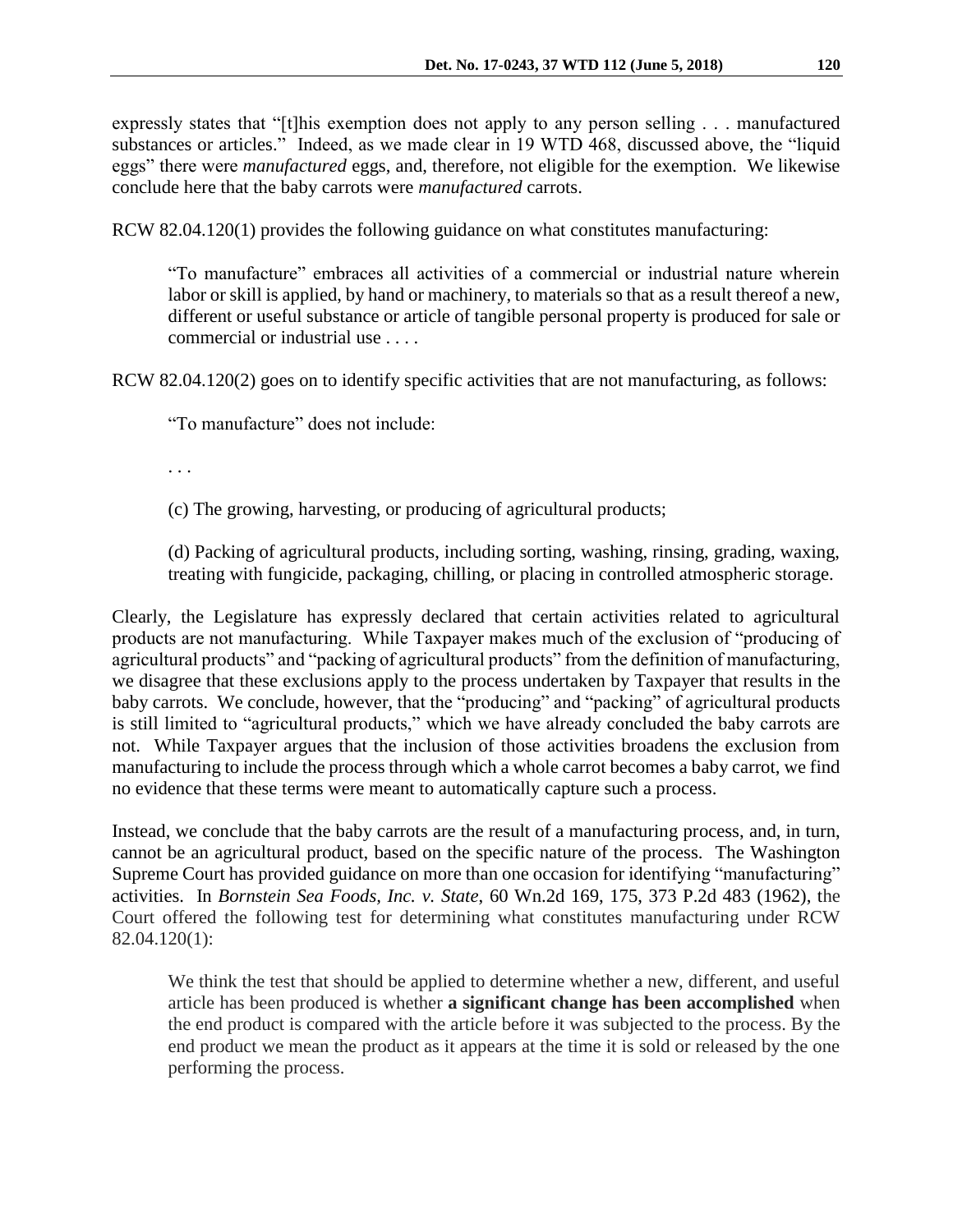*Id.* at 175 (Emphasis added). Applying the test articulated above, the *Bornstein* court concluded that the transformation of whole fish into individual fillets for freezing and sale constituted manufacturing under RCW 82.04.120. In reaching this conclusion, the *Bornstein* court made the following statement:

It is true . . . that after the filleting process is accomplished the end product is fish in fillet form. In the *Stokely-Van Camp* case, however, the taxpayer performed a process on peas (and other vegetables and fruits), and, after the process, he still had peas. In *Drury the Tailor v. Jenner* . . . , a tailor transformed a bolt of cloth into a suit; the end product was still cloth, in the form of a suit. In *J. & J. Dunbar & Co. v. State* . . . , the taxpayer removed impurities from whiskey. The end product was whiskey. The crucial point in each of these cases was the fact that the activities of the taxpayer changed a product **to make it more usable**. The process of filleting transforms near valueless whole bottom fish into useful and salable consumer items. This change is significant. The fact that the end product is still fish does not mean that the end product is not new and different after the process of filleting is accomplished.

#### *Bornstein*, 60 Wn.2d at 176-77 (Emphasis added).

 $\overline{a}$ 

A year after *Bornstein*, the Court again relied on this same test in *McDonnell & McDonnell v. State,* 62 Wn.2d 553, 383 P.2d 905 (1963)*,* and held that preparing and processing whole peas into split peas was manufacturing under RCW 82.04.120. The *McDonnell* court recognized that the above *Bornstein* test was "somewhat general in nature and may seem easier as a matter of articulation than as a matter of application." *McDonnell*, 62 Wn.2d at 556. The court then identified the following factors to "consider" in determining if the end product is a new, different, or useful product: ". . . among others, changes in form, quality, properties (such changes may be chemical, physical, and/or functional in nature), enhancement in value, the extent and the kind of processing involved, differences in demand, et cetera, . . . ." *Id.* at 557. Thus, when considering *Bornstein*  and *McDonnell* together, determining whether there has been a significant change requires comparison of the article before it was subjected to the process and article after it is subjected to the process, as well as the actual scope and nature of the changes that occur to the article as a result of that process. Further, we note that no one factor in the *McDonnell* test is determinative, but we must "evaluate" and "balance" the named factors. Det. No. 07-0082, 26 WTD 231 (2007).

We have considered what constitutes manufacturing on numerous occasions. In Determination No. 99-198, 19 WTD 463 (2000), we held that the process through which eggs underwent where the shell was removed and the "liquid eggs" were then packaged in large bags or buckets constituted "manufacturing" under RCW 82.04.120.<sup>10</sup> In that case we reasoned as follows:

Liquid eggs have a new form, certainly, as compared to whole eggs. They are liquid and contained in large bags or buckets, as contrasted to whole eggs in their familiar shells. They have a different utility as well in that they are suitable for large, commercial baking operations. Liquid eggs can be transported in quantity more easily than "conventional" eggs. Bakers can simply [pour] a bucket or bag of liquid eggs into their baking mixture, a

<sup>&</sup>lt;sup>10</sup> This determination was the original "liquid eggs" determination that was issued prior to the subsequent petition for reconsideration that ultimately resulted in 19 WTD 468, discussed earlier.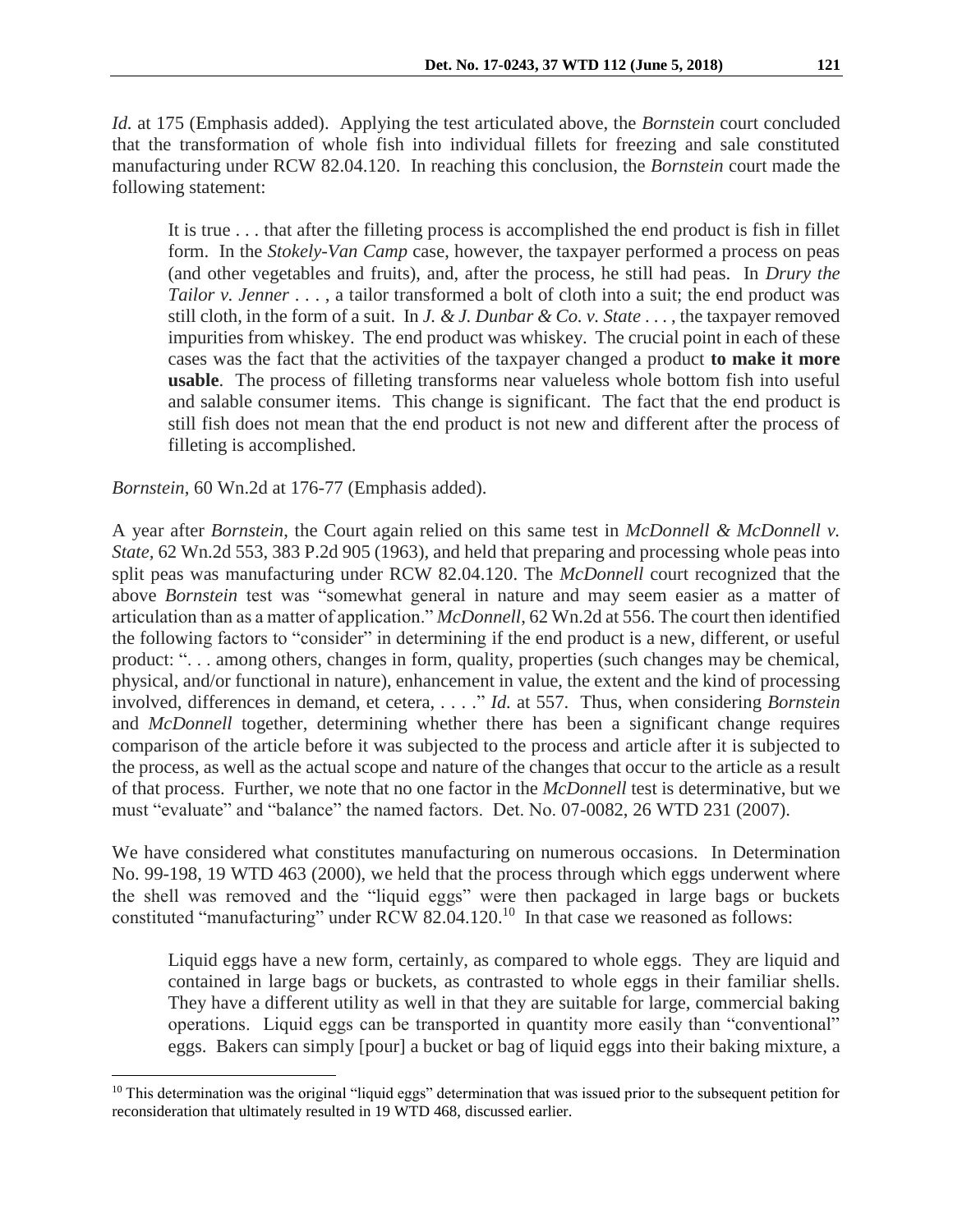process that is infinitely more convenient than cracking individual eggs and adding them one at a time. Liquid eggs have developed a specialized market. To this market they are "a different or useful substance"

19 WTD 463 (2000). And more recently, in Determination No. 14-0057, 33 WTD 429 (2014), we held that the process through which raw logs were converted to shorter "veneer blocks" and "saw logs" constituted manufacturing. In that case, we relied on the *McDonnell* Court's factors, observing that the process involved in that case that a change in form and quality, and an increase in value, were all evident, but that other *McDonnell* factors were not as evident. *Id.* Thus, an activity need not satisfy every one of the factors articulated in *McDonnell* to be manufacturing.

With all of this in mind, we now turn to the activity at issue here and apply the *McDonnell* factors of (1) form, (2) quality, (3) properties (chemical, physical, and/or functional in nature), (4) enhancement in value, (5) the extent and the kind of processing involved, and (5) differences in demand.

Regarding change in form, there are clearly a number of changes to the form of the baby carrots compared to the original whole carrot. First, baby carrots are much shorter than the original whole carrots. Further, baby carrots do not have the outer skin that covers the original whole carrots. Finally, the ends of the baby carrots are uniformly rounded, whereas the original whole carrots grow in a variety of shapes naturally. We noted in Determination No. 10-0108, 31 WTD 1 (2010), that a "change in form" is "a key factor" in determining that an activity constitutes manufacturing. Based on the clear changes in the "key factor" of form we observe, we conclude that this first factor is indicative of a manufacturing activity.

Next, regarding quality and properties, we observe no specific changes. In 33 WTD 429, we held that when logs were cut into smaller segments for the purpose of selling the higher quality portions of the logs in smaller segments, there was a change in quality. Here, we have no evidence that the cutting of the carrots into "baby" form somehow increases the overall quality of that "baby" portion of the original whole carrot, except that the baby carrots are more convenient and ready to eat than the original whole carrots because they are a smaller size and have been peeled. Likewise, there appears to be no difference in the chemical, physical, or functional properties of the baby carrots compared to the original whole carrot. Therefore, we conclude that these two factors are not indicative of a manufacturing activity.

Regarding the enhancement in value, Taxpayer represented that the price of baby carrots is approximately twenty percent higher than the price of the original whole carrots. We consider this enhancement to be significant, even if the increase in value is not as high as in some of the prior cases we have considered. *See* 33 WTD 429 (holding that a sixty percent increase in value of the final product was "significantly" higher than the original product value); Det. No. 95-170, 16 WTD 43 (1995) (holding that a 470 percent increase in value was a factor that supported a "significant change" in the product at issue in that case). We conclude that the enhancement in value evident here remains indicative of a manufacturing activity.

Regarding the kind of processing involved, there is no dispute that the process involves all of the following activities: washing, cutting, storing, sorting, peeling, polishing, and packaging. There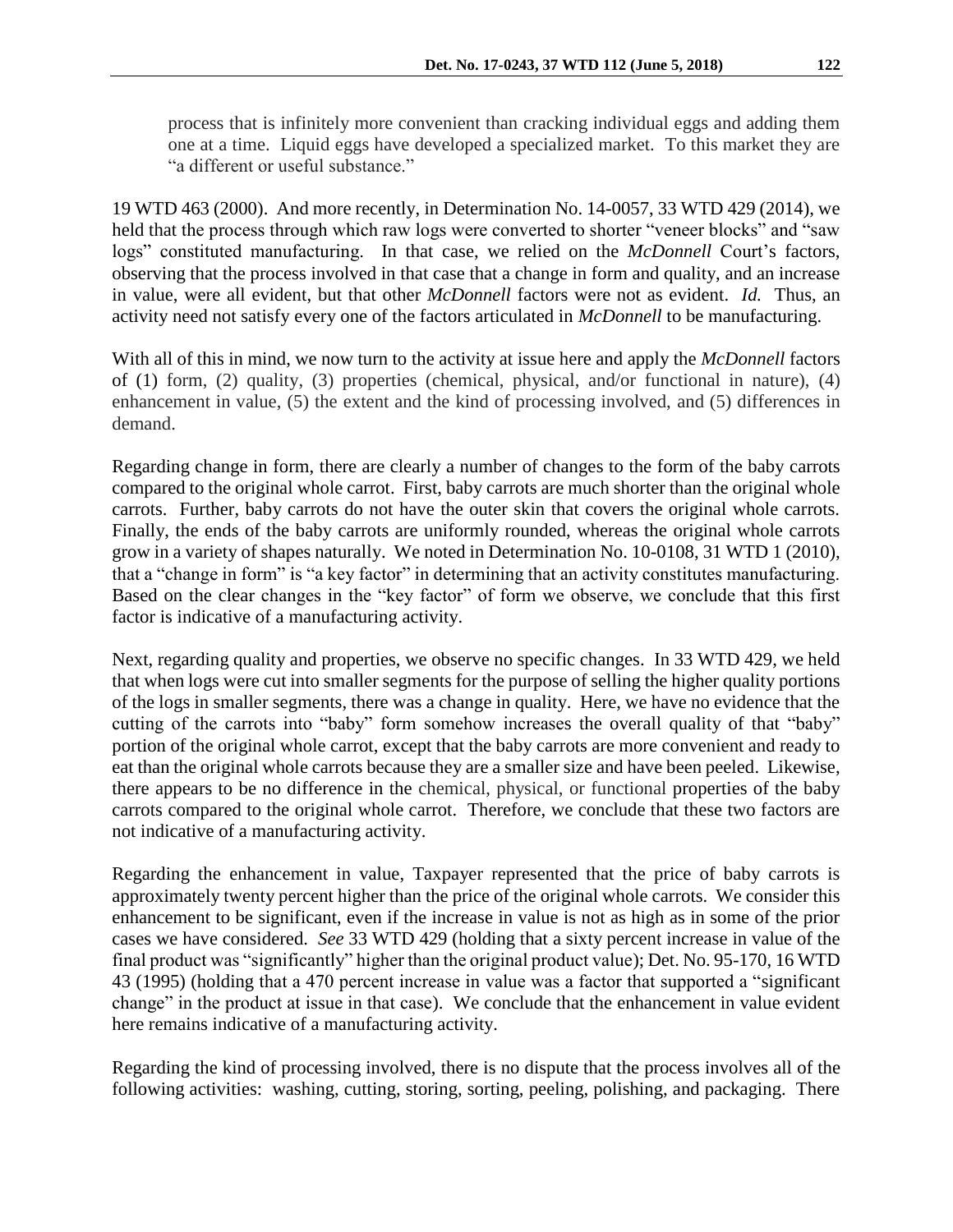is also no dispute that this process requires specialized equipment to accomplish. Taxpayer correctly points out that some of these activities are expressly declared to not be manufacturing under RCW 82.04.120(2), at least when done to an "agricultural product." However, cutting, peeling, and polishing are not expressly included in RCW 82.04.120(2). These specific activities are not unlike other activities that we have previously declared to be manufacturing. *See* 33 WTD 429 (holding that cutting logs was a manufacturing activity); 19 WTD 463 (holding that removing eggs from egg shells was a manufacturing activity). *See also McDonnell,* 62 Wn.2d 553 (holding that the splitting of peas constituted a manufacturing activity). We also note that, as the *McDonnell* Court observed,

In utilizing the aforementioned factors, it is necessary to bear in mind the admonition in *Bornstein* that "In short, we have come to the position now where we are classifying 'manufacturing' activities which realistically are not manufacturing in the ordinary sense at all." That is, the definition in RCW 82.04.120 of the term *manufacture* and its tax scope is subject to legislative determination. This determination is not necessarily confined to a classical or orthodox definition of manufacturing, which, in common understanding, usually would connote a spinning, knitting, sewing, sawing, synthesizing, assembly or other fabrication process.

*McDonnell*, 62 Wn.2d at 557 (emphasis in original). Accordingly, we conclude that the cutting, peeling, and polishing evident in the process at issue here is indicative of a manufacturing activity.

Finally, regarding the difference in demand, Taxpayer argues that whole carrots and baby carrots are "equally marketable." We disagree that the marketability of both forms of carrots are "equal." It is clear that baby carrots are in high demand compared to whole carrots. Indeed, the advent of the baby carrot was primarily responsible for the significant increase in carrot consumption that has occurred since the 1980s, when the baby carrot was first marketed. While Taxpayer argues that both whole carrots and baby carrots are "both staples of any produce section in grocery stores," there is clearly a strong and distinct market for baby carrots. This is consistent with Taxpayer's representation that baby carrots account for sixty percent of its sales while whole carrots account for only thirty percent of its sales. We conclude that the significant demand for baby carrots compared to whole carrots is indicative of a manufacturing activity.

Ultimately, on balance, we conclude that, after applying *McDonnell* factors, the process of converting whole carrots to baby carrots is, in totality, a manufacturing activity. We, therefore, conclude that the baby carrots, which are the result of that activity, are "manufactured substances or articles," and not "agricultural products," and, as such, cannot qualify for the exemption from B&O tax under RCW 82.04.330(1). We, therefore, conclude that Taxpayer's sales of baby carrots into Washington remain subject to B&O tax.

. . .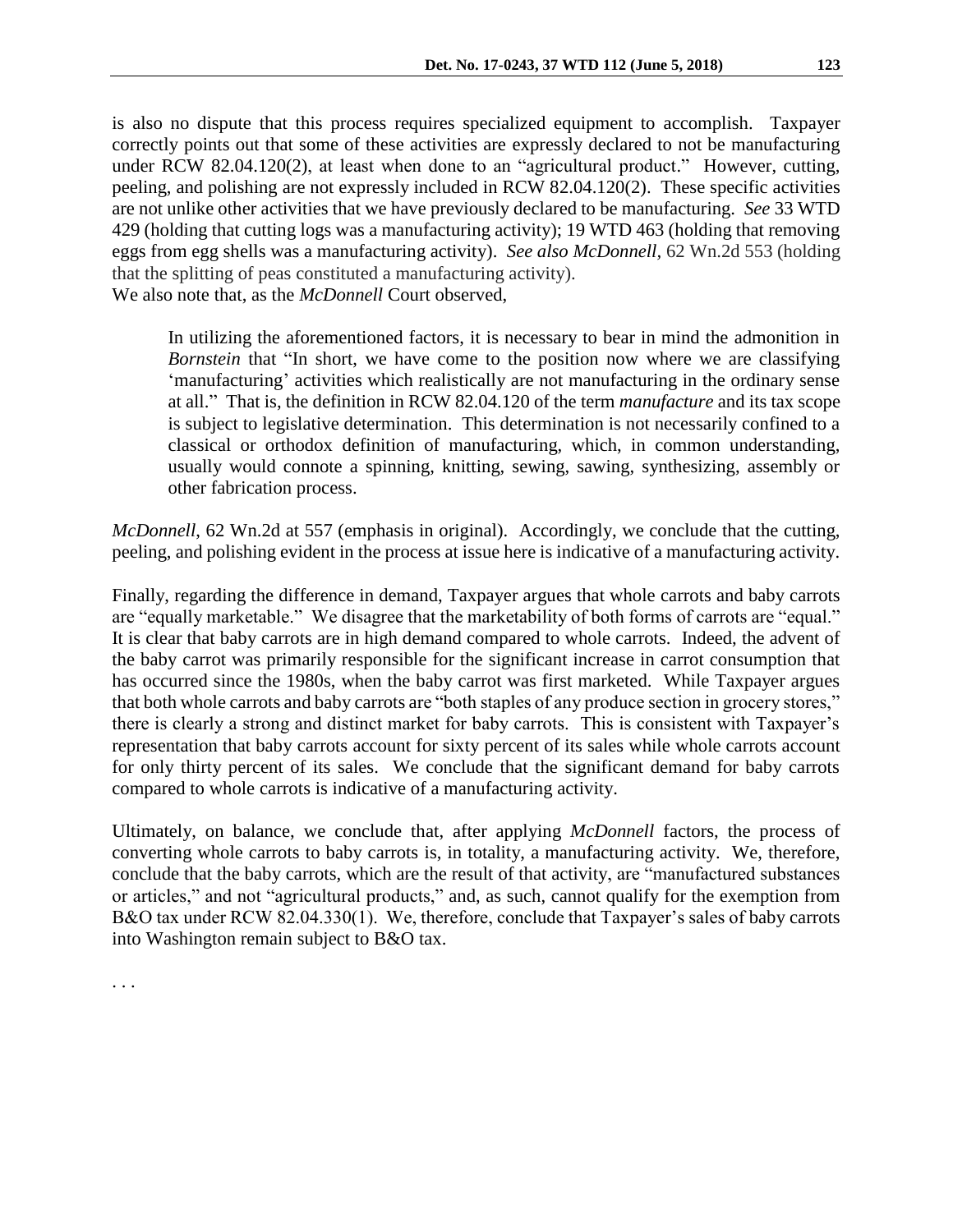## 4. Waiver of Penalties

Taxpayer also requests a waiver of the delinquent penalty. RCW 82.32.105, which provides the circumstances under which the Department may generally waive a delinquent penalty, requires waiver when the Department finds that a taxpayer's failure to pay the proper amount or to pay timely was the result of "circumstances beyond the control of the taxpayer." RCW 82.32.105(1).

"Circumstances beyond the control of the taxpayer," in turn, is defined in WAC 458-20-228 (Rule 228), which states the following:

Circumstances beyond the control of the taxpayer are generally those which are immediate, unexpected, or in the nature of an emergency. Such circumstances result in the taxpayer not having reasonable time or opportunity to obtain an extension of the due date or otherwise timely file and pay.

Rule 228(9)(a)(ii). Additionally, the circumstance "must actually cause the late payment." *Id.*

Taxpayer offers no specific evidence of circumstances which were "immediate, unexpected, or in the nature of an emergency." *Id*. To the extent that Taxpayer has implied that it failed to pay the proper amount of taxes based on a misunderstanding of its tax liability in Washington, such misunderstanding is specifically included as a circumstance that is *not* beyond the control of Taxpayer. Rule 228(9)(a)(iii)(B). *See also* Det. 01-096, 22 WTD 126 (2003) (holding that lack of knowledge of a taxpayer's tax liability "is not a 'circumstance beyond the control of the taxpayer' because the law, regulations, and Department publications explaining all tax laws are publicly available not only to taxpayer's, but to the tax professionals who support them.")

Further, to the extent that Taxpayer has implied that the length of time it took the Compliance Division to complete its review supports a waiver of penalties, we disagree. Rule 228(9)(a)(ii) specifically states that a circumstance beyond the control of Taxpayer must have actually caused the late payment. However, any delay by the Compliance Division could not have "caused" Taxpayer's ongoing failure to know, report, and pay, its tax liability to Washington. Such delay, thus, cannot form the basis of a circumstance beyond the control of Taxpayer through which it would be entitled to a penalty waiver under Rule 228(9). Therefore, we do not have authority to waive the substantial underpayment penalty here.

## 5. Waiver of Interest

Regarding the interest assessed, the Department may only waive or cancel interest in two limited circumstances: (1) The failure to timely pay the tax was the direct result of written instructions given to the taxpayer by the Department; or (2) the extension of a due date for payment of an assessment of deficiency was not at the request of the taxpayer and was for the sole convenience of the Department. RCW 82.32.105(3); Rule 228(10).

Taxpayer's argument here is that "the exorbitant duration of the Compliance Division's tax investigation was for the sole convenience of the Department." A review of the communication between the Compliance Division and Taxpayer's representative indicates that there was fairly